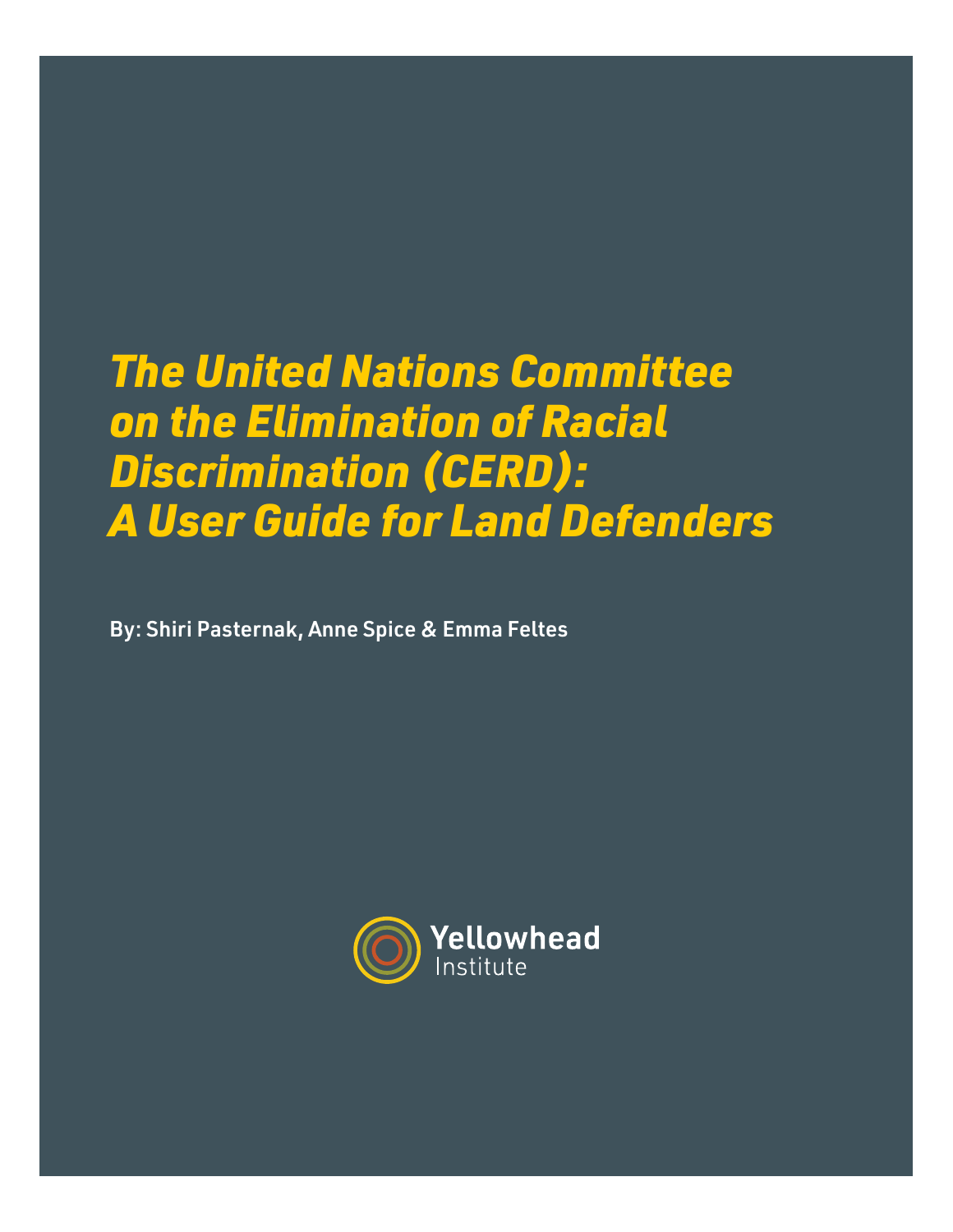## *INTRODUCTION*

*CANADA ALWAYS* looks for ways to deny the inherent rights of Indigenous peoples. But, internationally, it's a different story. Selfdetermination is a well-established principle of international law. That is why Indigenous nations and groups have used international human rights mechanisms like the United Nations Committee on the Elimination of Racial Discrimination (CERD) for years to assert their rights, build political leverage, demand accountability, and access enforcement mechanisms.

But most of all, Indigenous Peoples, as Arthur Manuel often said, can't "cry on the shoulder of the guy who took your land." That guy can change things but won't, because, well, he has your land. You have to speak to his manager.

Which is exactly what Indigenous groups have been doing. In December 2019, CERD responded to urgent reports filed by the Wet'suwet'en, Secwepmec, and Dunne-za and Cree groups facing immediate threat from resource extraction and development on their lands.

CERD's harshly worded decision called upon Canada to immediately suspend construction on, respectively, the Coastal GasLink pipeline, Trans Mountain pipeline, and the Site C dam until the free, prior and informed consent of the people could be obtained.

The Committee also told Canada to get some adults in the room, encouraging "the State party to seek technical advice from the United Nations Expert Mechanism on the Rights of Indigenous Peoples." Canada now has to respond to this decision when it reports to the Committee at the end of this year.

Advocating to CERD has been effective for these groups, but navigating this system can seem hard from the outside. So here are some facts on what it does and how it actually works.

## *WHAT IS THE UN COMMITTEE ON THE ELIMINATION OF RACIAL DISCRIMINATION (CERD)?*

It is a body of independent experts that monitors implementation of the International Convention on the Elimination of All Forms of Racial Discrimination.

The committee consists of 18 members, elected on four-year terms, with half of the members elected every two years; it meets three times a year in Geneva, Switzerland.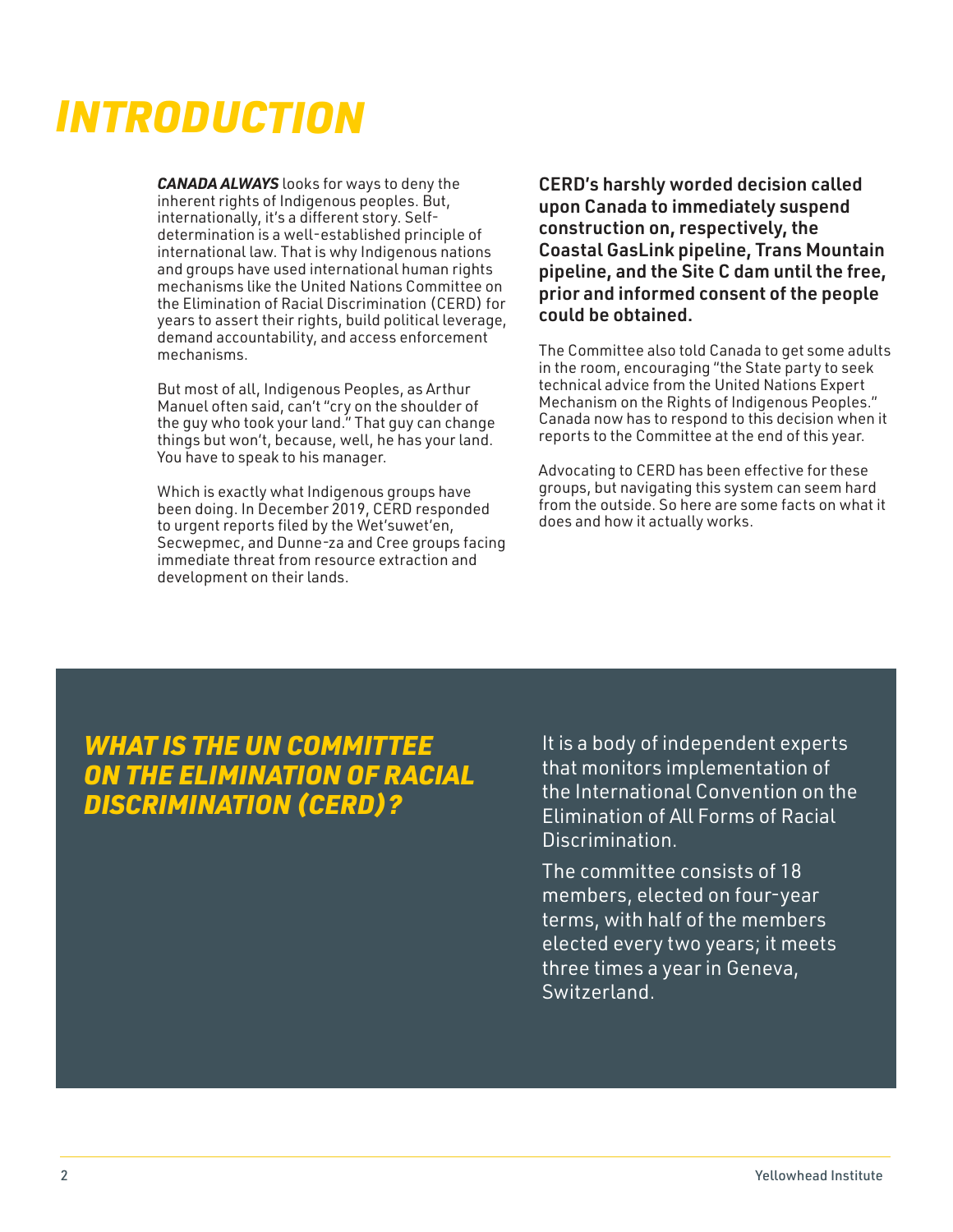## *HOW IS CERD DIFFERENT FROM OTHER UN MECHANISMS AVAILABLE TO INDIGENOUS PEOPLES?*

- CERD is a "treaty body," meaning it monitors one of the nine core international human rights treaties of the UN.
- These treaties, also known as "Conventions," are the central documents of international law.
- Canada is a "State party" to the Convention, having signed on in 1966 and ratified it in 1970.

#### As a Convention, it is binding on State parties; unlike a declaration, or the special procedures (independent experts who provide advice only), it is enforceable.

• The UN *Declaration on the Rights of Indigenous Peoples*, while important and hard-fought, doesn't have the teeth that a Convention does, making it easier for the Canadian government to cherry-pick which elements it wants to adopt.

## *WHAT IS THE PERIODIC REVIEW?*

- Every state that is a party to the Convention must submit a report to CERD every four years, explaining how the Convention is being implemented and how they are fulfilling their obligation to protect the rights set out in the Convention.
- This presents an opportunity for communities to submit "shadow reports" outlining their concerns, explaining the situation on the ground, and providing their own assessments of Canada's compliance or violation of the Convention.

While Indigenous peoples face many kinds of discrimination and oppression, these reports need to be laser-focused on the Convention itself — i.e. issues of racism — as this is what the Committee has the mandate to deal with

• The Committee reviews the report (and shadow reports) and identifies concerns or makes recommendations in a "Concluding Report".

All State parties have an obligation to ensure that everyone in the state can enjoy the rights set out in the Convention; it is CERD's job to make sure they do this.

- To exercise its powers, CERD has a dispute resolution mechanism and an individual complaints mechanism, as well as an Early Warning and Urgent Action Procedure (see page 4).
- As the quardian of the Convention, CERD has a mandate to undertake investigations, make recommendations, make decisions, and even launch commissions.

#### Canada's next periodic review has not yet been scheduled, but we expect it will take place in 2022

- Ahead of this review, Canada has a periodic report due November 15, 2021, when it will be required to report back on CERD's 2019 decision condemning the Coastal Gaslink pipeline, Trans Mountain pipeline, and the Site C dam.
- CERD has also asked that Canada report back on:

"a) the status of adoption of the legislation to implement the UN Declaration on the Rights of Indigenous Peoples, indicating to what extent indigenous peoples have been involved in its drafting;

b) the implementation of the legislation adopted by the province of British Columbia including in relation to the development of the C dam project, the approval of the Trans Mountain Pipeline Expansion project in British Columbia as well as the Coastal Gas Link Pipeline;

c) further efforts undertaken to engage in negotiations and consultations with the Secwepemc and Wet'suwet'en communities affected by the projects mentioned above, where no agreement has been reached, as well as their results."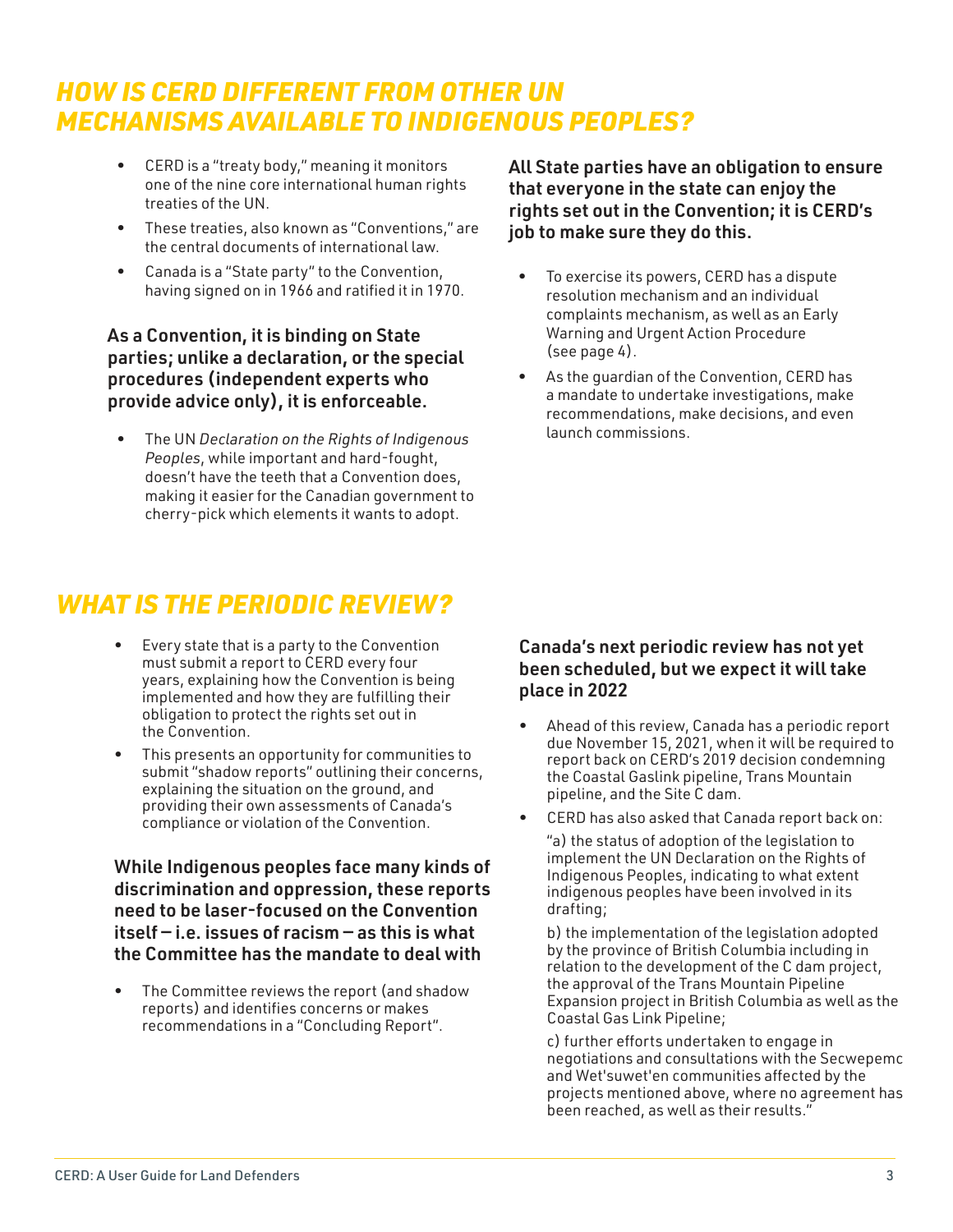## *WHAT IS THE EARLY WARNING AND URGENT ACTION PROCEDURE?*

- Between periodic reviews, the Early Warning and Urgent Action Procedure ([EWUAP](https://www.ohchr.org/EN/HRBodies/CERD/Pages/EarlyWarningProcedure.aspx)) provides another avenue to get CERD's attention as events unfold on the ground.
- These are intended to be preventative, i.e. so that existing situations don't escalate into conflicts or to respond to situations that demand immediate attention to prevent further violations of the Convention.
- An EWUAP should be submitted to CERD ahead of one of their [scheduled sessions](https://tbinternet.ohchr.org/_layouts/15/TreatyBodyExternal/SessionsList.aspx?Treaty=CERD) (check the [CERD website](https://www.ohchr.org/en/hrbodies/cerd/pages/cerdindex.aspx) for deadlines for submission of an EWUAP).



 $\frac{1}{2}$  [Click here](https://www.ohchr.org/EN/HRBodies/CERD/Pages/EarlyWarningProcedure.aspx ) for a record of all of CERD's communications to Canada (letters and decisions) as a result of these procedures.

Indigenous peoples in Canada have been submitting EWUAPs since *at least* 2009.

## *OTHER WAYS TO PARTICIPATE IN CERD AND GET ITS ATTENTION:*

Indigenous groups also have the option of sending representatives to a CERD meeting in Geneva (there are various funding options to support this);

*OR*

Indigenous groups can also ask a member of CERD to visit Canada to observe the situation for people here,

 $\overline{BUT}\;$  in order to go on the record, this has to be an official visit — I.e. by invitation and sanction of the Canadian government.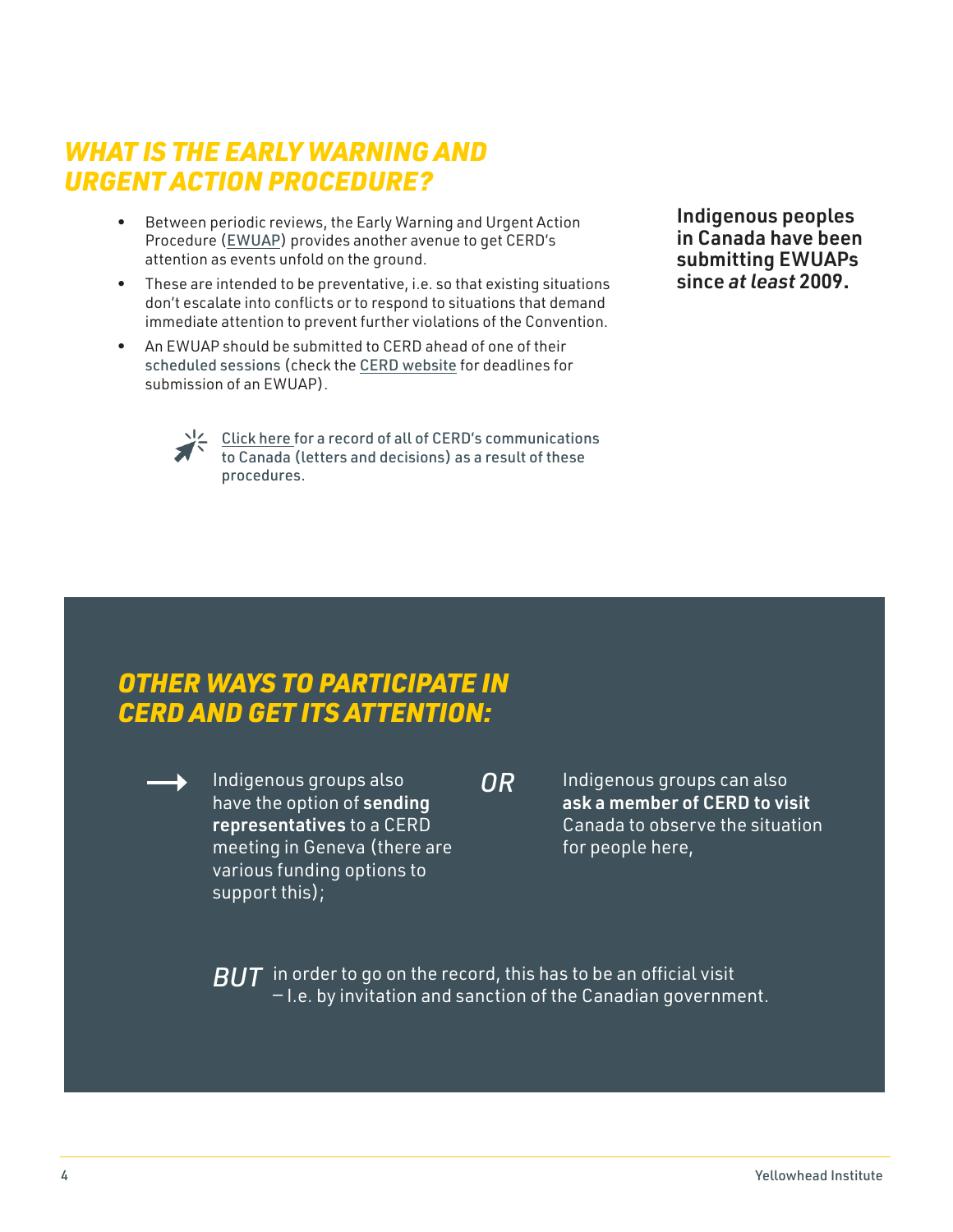# *WHAT WE HAVE ACHIEVED AT CERD SO FAR:*

*SPOTLIGHT ON SECWEPMEC & WET'SUWET'EN*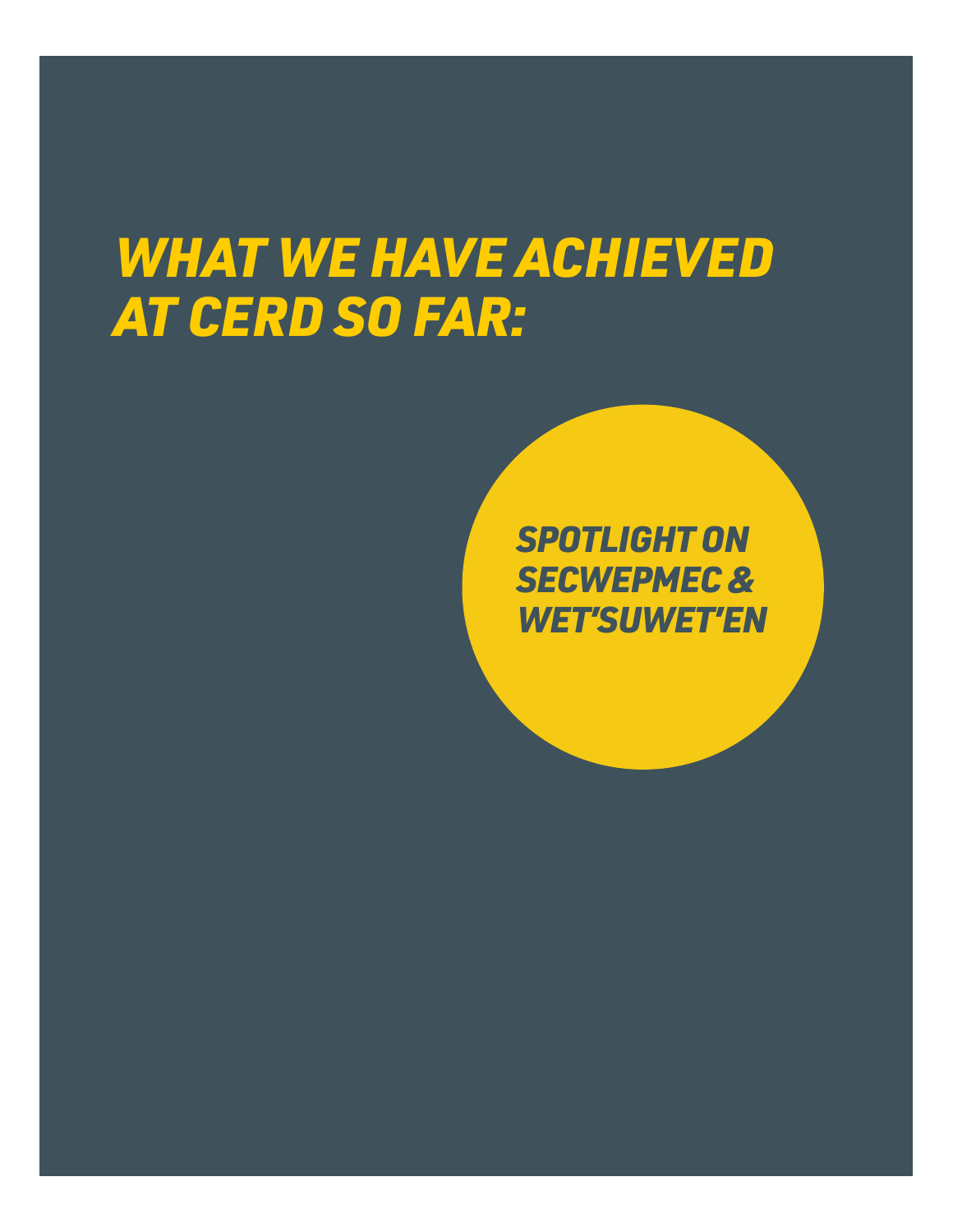| <b>FEBRUARY</b><br>2009 | The Indigenous Network on Economies and Trade (INET) worked<br>together with four Indigenous Nations in British Columbia to<br>initiate an EWUAP regarding Canada's Comprehensive Land Claims<br>Policy and the British Columbia Treaty Commission (BCTC). The<br>Secwepemc also raised the expansion of Sun Peaks Resort and<br>municipality - a major corporate development in Secwepemc<br>territory, which the Secwepemc people did not consent to. |
|-------------------------|---------------------------------------------------------------------------------------------------------------------------------------------------------------------------------------------------------------------------------------------------------------------------------------------------------------------------------------------------------------------------------------------------------------------------------------------------------|
| <b>APRIL</b><br>2017    | Members of the Secwepemc Nation and St'at'imc Nation of<br>BC, together with INET, initiated another EWUAP in follow up<br>to the previous one from 2009, regarding ongoing attempts by<br>the governments of Canada and British Columbia to extinguish<br>Aboriginal title.                                                                                                                                                                            |
| <b>AUGUST</b><br>2017   | During Canada's periodic review, a large contingent of Indigenous<br>peoples travelled to Geneva to appear before CERD - a coalition of<br>Indigenous people including the Secwepemc, Cree, Athapaskan,<br>and Algonquin First Nations - to submit joint recommendations to<br>ensure that Indigenous peoples are full decision-makers regarding<br>our lands and resources.                                                                            |
| <b>AUGUST</b><br>2018   | Land users and land defenders of the Secwepemc Nation submitted<br>an EWUAP to outline opposition to the Trans Mountain pipeline, its<br>violation of Indigenous and international law, and the criminalization<br>of the Tiny House Warriors standing in its path.                                                                                                                                                                                     |
| <b>NOVEMBER</b><br>2019 | The Justice for Girls Outreach Society submitted an EWUAP with<br>the endorsement of Wet'suwet'en land defenders documenting the<br>human rights violations, including police violence, forcible removal/<br>forced eviction, and industrial destruction of lands and artifacts<br>causing irreparable harm to Wet'suwet'en people, culture, lands, and<br>water in connection with the Coastal GasLink pipeline.                                       |
| <b>NOVEMBER</b><br>2020 | The land defenders of the Secwepemc and Wet'suwet'en Nations,<br>with the Hereditary Chiefs of the Gidimt'en Clan Woos, Gisdaywa,<br>Madeek Wet'suwet'en Nation collaborated on an EWUAP in<br>follow up to CERD's 2019 decision, and documented documenting<br>the increased human rights violations, forced removal, and<br>criminalization and harassment of Indigenous land defenders.                                                              |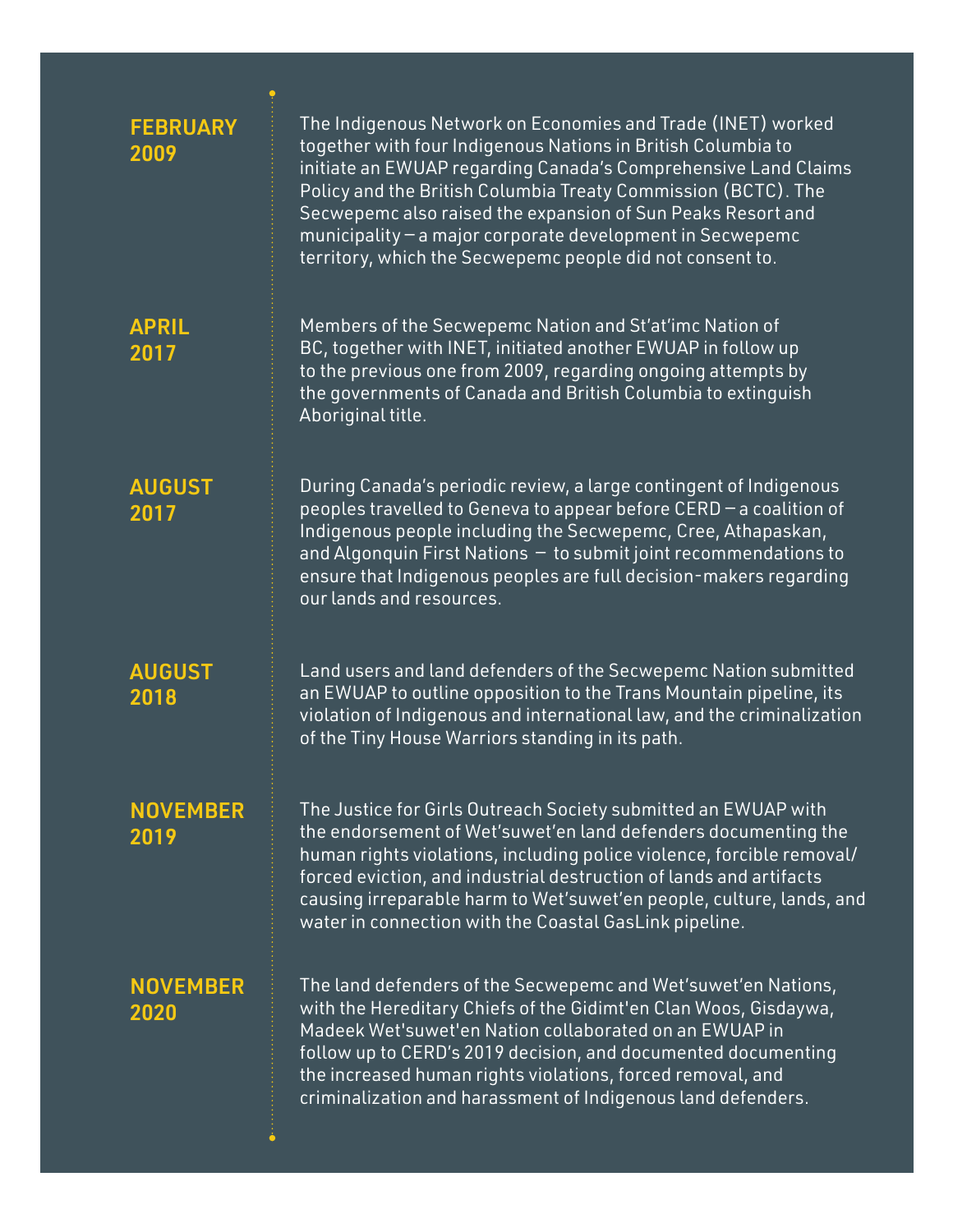### *CANADA SEEMS TO IGNORE CERD. WHY KEEP SUBMITTING TO THEM?*

OVER THE LAST 12 YEARS, CERD has been strong in its condemnation of Canada's violations against Indigenous peoples, yet Canada's responses fall far short of its requests to address them. In its most recent letter to CERD, for example, it seems as though Canada is relying on the forthcoming legislation on UNDRIP (BILL C-15, An Act respecting the United Nations *Declaration on the Rights of Indigenous Peoples*) to defend itself against all charges. Yet, this act does nothing to address the impacts of Site C dam, the Trans Mountain pipeline, and Coastal GasLink pipeline, and the convention and rights violations CERD has raised with respect to these projects.

If Canada is going to continue to ignore CERD, dodge its concerns, and claim progress through wildly insufficient and incremental policy change, what's the value in continuing to pursue recourse through them?

- *1.* Canada does not like to be embarrassed internationally especially [Trudeau](https://www.macleans.ca/politics/ottawa/justin-trudeau-announces-canadian-bid-for-seat-on-uns-security-council/);
- *2.* Canada likes to promote a reputation for fairness and equality; even if it does not respond to CERD's requests, there are [consequences and ripple effects](https://www.politico.com/news/2020/06/17/un-vote-deals-trudeau-embarrassing-defeat-on-world-stage-326617) in public and international opinion;
- *3.* This is an opportunity to amplify Canada's failures through [local](https://www.cbc.ca/news/world/canada-racial-discrimination-un-1.4244297) and [international media](https://www.theguardian.com/world/2020/feb/28/canada-pipeline-protests-climate-indigenous-rights);
- *4.* Canada repeatedly vies for a seat on the UN Security Council; this is one way to expose to the UN Canada's failures to implement international law on its own turf;
- *5.* If Canada continues to ignore CERD's substantive concerns, it will be in violation of the Convention; this could result in severe international consequences. In its mandate, CERD can launch a dispute resolution mechanism, make recommendations to the UN General Assembly on Canada's non-compliance, and even refer the issue to the [Special](https://www.un.org/dppa/decolonization/en/c24/about)  [Committee on Decolonization](https://www.un.org/dppa/decolonization/en/c24/about) — all things unprecedented for Canada, and all things Canada *does not want*.